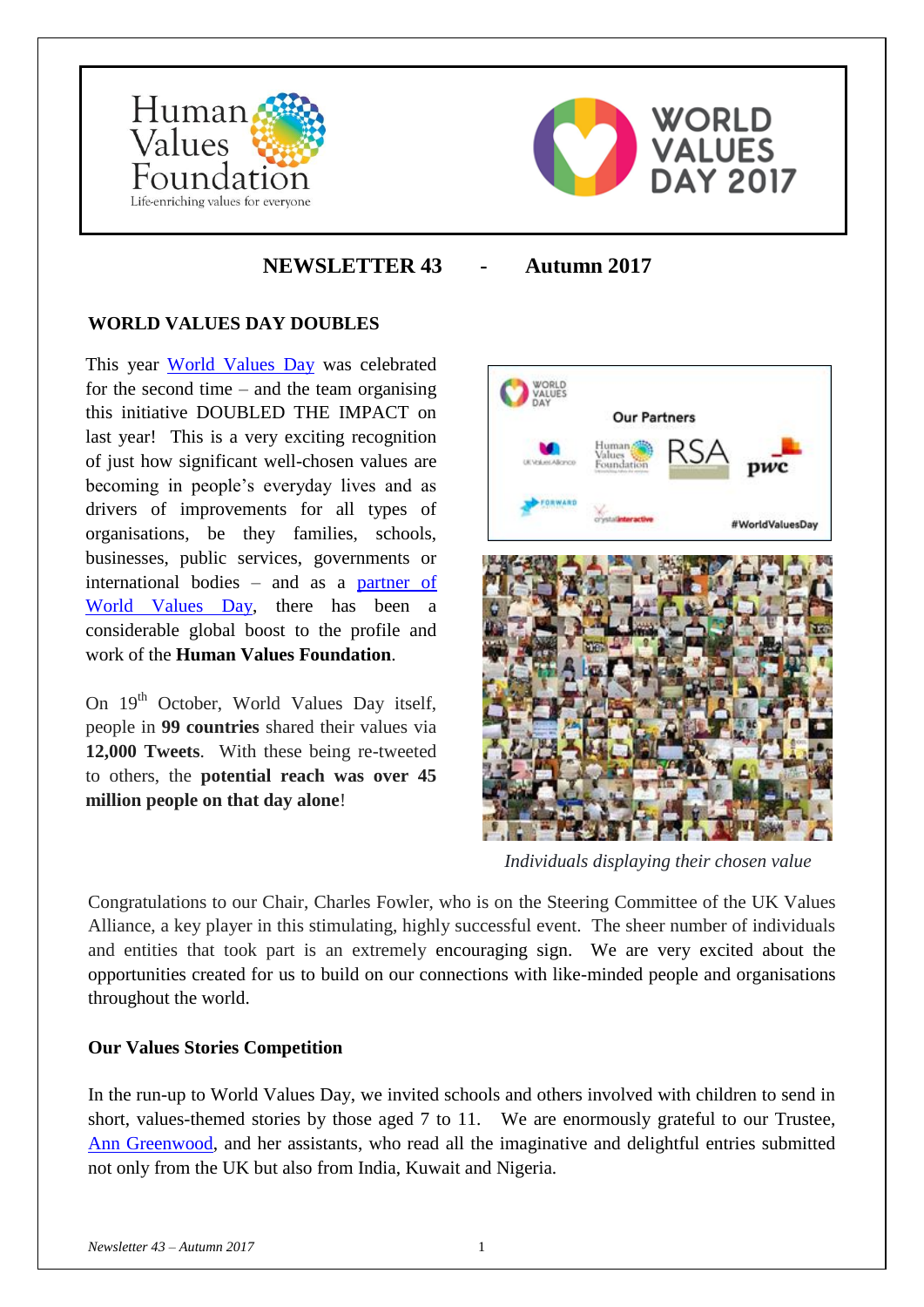The stories will soon be short listed so that our distinguished panel of judges: [Professor Dame](https://chartered.college/our_team/alison-peacock)  [Alison Peacock,](https://chartered.college/our_team/alison-peacock) [Viv Grant](http://www.integritycoaching.co.uk/) and [Lisa Croke,](http://www.thehambleschool.co.uk/headteachers-welcome/) will be able to identify the winner, runner up and those whose work is highly recommended, all of whom will receive prizes in the form of book tokens for their schools. Just like last year, we plan to publish the best contributions, including some remarkable pictures sent in by even younger children, and make the booklet available free of charge on our website. (If you would like a hard copy of the 2016 booklet for £8 including postage in the UK, do get in touch with us.)

### **World Values Day Blogs**

A series of blogs from guest writers was published on the WVD website as 19th October approached. There was a wide spectrum of topics including:

- [Development of Good Character Matters More than Passing Exams](https://www.worldvaluesday.com/good-character-matters-more-than-passing-exams-sir-anthony-seldon/) by our **Education Advisor, Sir Anthony Seldon**
- [Closing the Values Gap](https://www.worldvaluesday.com/closing-the-values-gap/) by our **Chair, Charles Fowler**
- [How does Values Literacy Enhance Young People's Life Proficiency?](https://www.worldvaluesday.com/values-literacy-enhance-young-peoples-life-proficiency-rosemary-dewan/) by our **Chief Executive, Rosemary Dewan**.

### **PROGRESS SINCE OUR SPRING NEWSLETTER**

Between the beginning of April 2017 and the end October 2017, another 23 schools took a copy of our [EDUCATION IN HUMAN VALUES](http://www.humanvaluesfoundation.com/ehv-overview.html) or [SOCIAL AND EMOTIONAL EDUCATION](http://www.humanvaluesfoundation.com/see-overview.html) programmes for ages 4 to 11 and 12 to 14+ respectively. This translates into some 4,600 children now having the opportunity to benefit from engaging lessons designed to promote the long-term development and success of participants, nurturing their '*values fluency*' and thereby enabling them to build up confidence in making well considered, informed choices that will positively impact all aspects of their daily lives. With the growing number of teachers reporting concerns about their own health and wellbeing, the staff in these schools are also likely to notice that Values Education adds a sparkle to their endeavours, revitalising their love of teaching, improving their own lives and the quality and effectiveness of their work.

### **High quality education**

Research into high quality education reveals that "*the best laid plans about the technical aspects of teaching are bound to fail unless the growth of the whole person – social, emotional, moral, spiritual and intellectual, is the pedagogical target*". It shows that these elements seem to be present where intellectual advancement and academic achievement are being maximised - and *this comprehensive, holistic approach to education is at the heart of our work.*

### **PREPARING YOUNG PEOPLE FOR LIFE**

We believe passionately that prevention is better than cure and that it's easier to build strong children than it is to repair broken adults.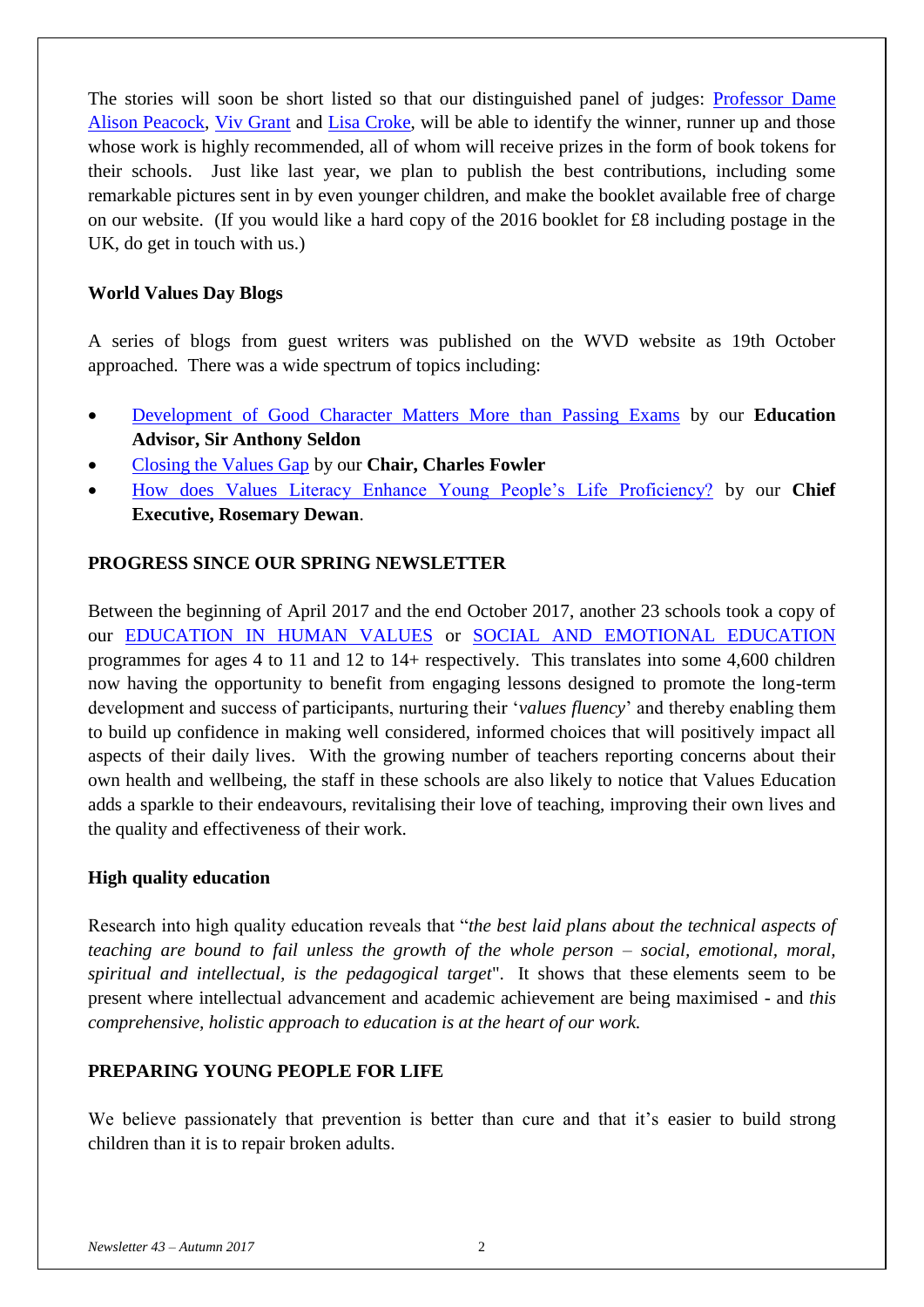- Our aim is to profoundly enrich the lives and therefore the emotional wellbeing, levels of achievement, relationships, social competencies, personal qualities and life chances of children and young people, whatever their circumstances.
- To this end, we are continuing to advance the quality and effectiveness of our nondenominational, life-changing VALUES EDUCATION programmes. Their empowering approach to integrated, rounded development has the potential not only to benefit young citizens at all ages and stages in mainstream schools but also those who are in other places of learning and being assisted perhaps because they have special needs or are underachieving, disengaged from education or their communities, or are at risk of or already involved in crime.

Mindful of their duty now to be on the lookout for radicalisation, many headteachers are particularly delighted with the ways in which our materials promote harmony and reinforce their schools' core values while also embracing all children, irrespective of their backgrounds.

Increasingly Values Education is seen as highly relevant, improving the quality of life and providing hope and value itself in 3 main areas:

- EDUCATIONAL VALUE for young children, teenagers, their teachers and parents or carers
- SOCIAL VALUE bringing about transformative changes in individuals' thinking, behaviour and relationships, enhancing their own wellbeing and that of their schools, families and communities, and preparing them for life as responsible, motivated, engaged, global citizens
- FINANCIAL VALUE helping to reduce the billions of pounds spent each year as a result of children's underachievement, personal difficulties, involvement in crime, poor mental and physical health, alcohol-related problems, substance abuse, anti-social behaviour, racial and religious disharmony, etc.

# **TES (Times Education Supplement:** [www.tes.co.uk\)](http://www.tes.com/teaching-resource/bringing-the-fundamental-british-values-to-life-11073496)

We have made freely available on this website over 30 files about values education, including a sample "EHV" lesson plan, a sample "SEE" module and a briefing on bringing to life the so-called fundamental British that all schools must now actively promote. (The latter has been viewed over 11,000 times, downloaded almost 6,000 times and been given a 4.5/5 rating.) In all, these resources have been viewed over 38,600 times, an increase of over 8,000 during the past year.

# **MEET THE HVF TEAM – NEWLY APPOINTED TREASURER, VIJITHA MOHAN**

We are delighted that Vijitha Mohan (shown here on the right) has agreed to become our new Honorary Treasurer. Viji has 15 years' experience as an accountant and finance manager. We also warmly welcome Anamika Maharaj, who will be assisting Viji. Our grateful thanks to Winkie Harrison for her years of conscientious work and for helping with a smooth handover.

We wish Viji and Anamika long and happy associations with the Human Values Foundation.



*Newsletter 43 – Autumn 2017* 3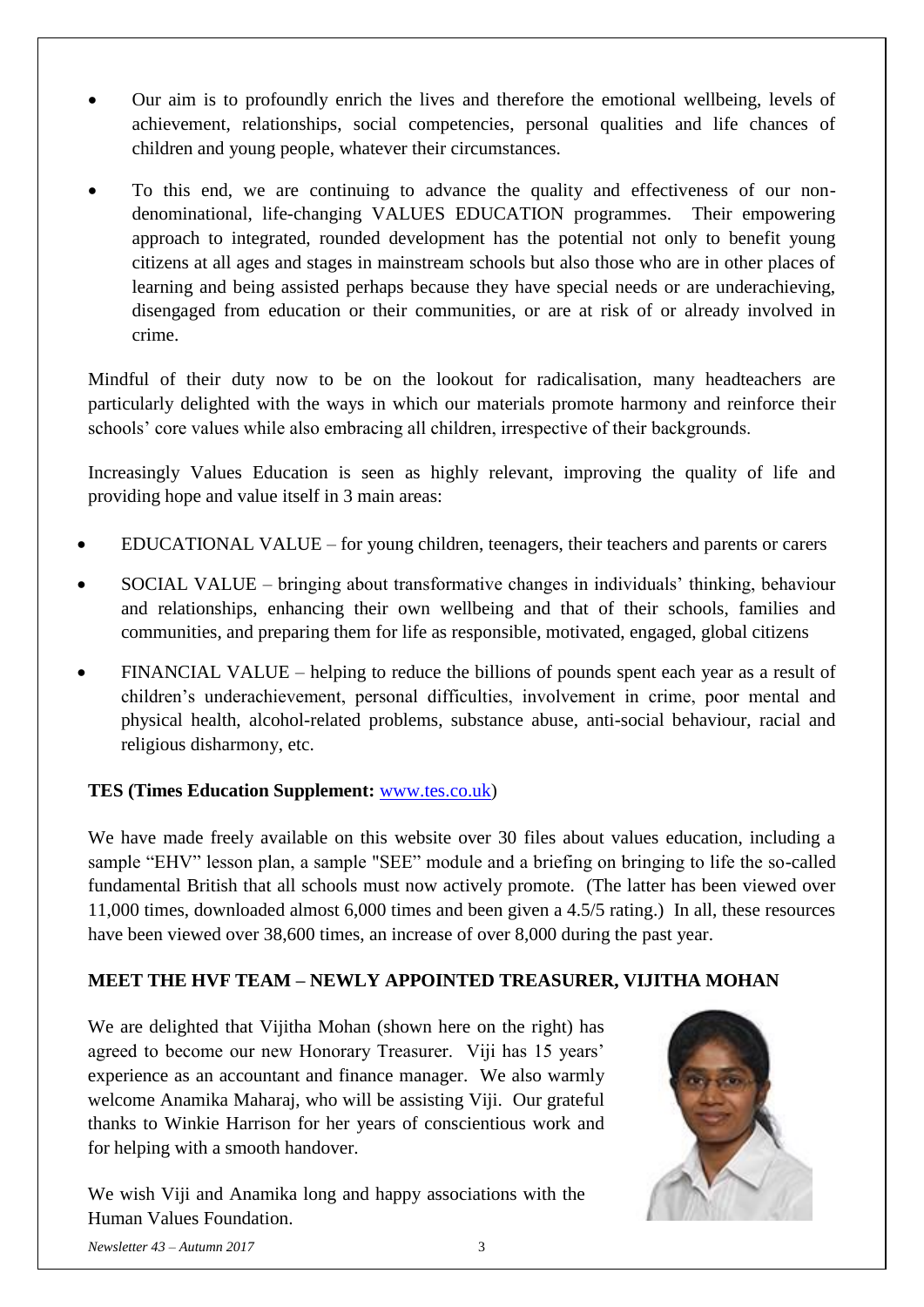#### **News about our Trustee, Erica Terblanche**

Owing to her employer leaving the UK, our most recently appointed Trustee, *Erica Terblanche*, has returned to South Africa but fortunately for us, today's technology means that she can remain an active Trustee of the Foundation. We wish Erica all the very best as she opens a new chapter in her life and we look forward to her promoting the work of the HVF in South Africa and other parts of the continent.

#### **DONATIONS**

One of the simplest ways of supporting our work is via the **DONATE NOW** button shown on the Home and the Help Us pages on our website.

Undoubtedly the HVF owes its continued existence to donations from those who recognise the enormous need for young children and teenagers to be able to learn about and consciously use lifeenhancing values so that they can confidently make the most of their talents and abilities both during their school careers and subsequently. Please encourage your friends, family members, colleagues and others to visit our website and make a donation or become a subscriber so that the HVF can make further uplifting contributions to the quality of teaching and mentoring for young people. Together with our supporters we can help to make real differences to the rounded development of children, enabling them to do well and mature into fulfilled adults.

The annual subscription for Friends is £20. Can you help us attract Life members? Their one-off payment to the Foundation is £400, which, when Gift Aided, amounts to an uplift of £500 towards our endeavours.

*We much appreciate each and every one of our kind supporters* and all the more so in the current harsh financial climate. A number of donors wish to remain anonymous but we would like to express our gratitude to each of you for your wonderful generosity. We value enormously the annual subscriptions from our loyal Members and Friends and the encouraging donations we have received from Alyson Carter, Mike and Ruth David, Sheila Evered, Winkie Harrison, Iain Lee, Tim Lipscomb, Audrey Nightingale-Young, Mike Roberts, Penelope Sapiro, Tonia Silk, Geoff and Ann Steinberg and Polly Stone. A huge thank you also to Claims.co.uk and The Ammco Trust for your financial support that has helped to extend our work in primary schools.

### **Our project to refresh Education in Human Values**

Your continued financial assistance is especially welcome to contribute towards the significant costs we are now facing as we embark upon updating and refreshing the EHV resource for learners aged from 4 to 11. Time has moved on since June Auton pioneered this programme to address the comprehensive needs of children throughout their primary school years. With your kindness we can continue to advance an enlightened, shared responsibility of families, schools, children themselves and communities to ensure the emerging generation feels well equipped to lead happy, healthy lives in schools where they feel safe, engaged, supported and challenged and in a world that is increasingly aware of the need for well-considered values to underpin its wellbeing and success.